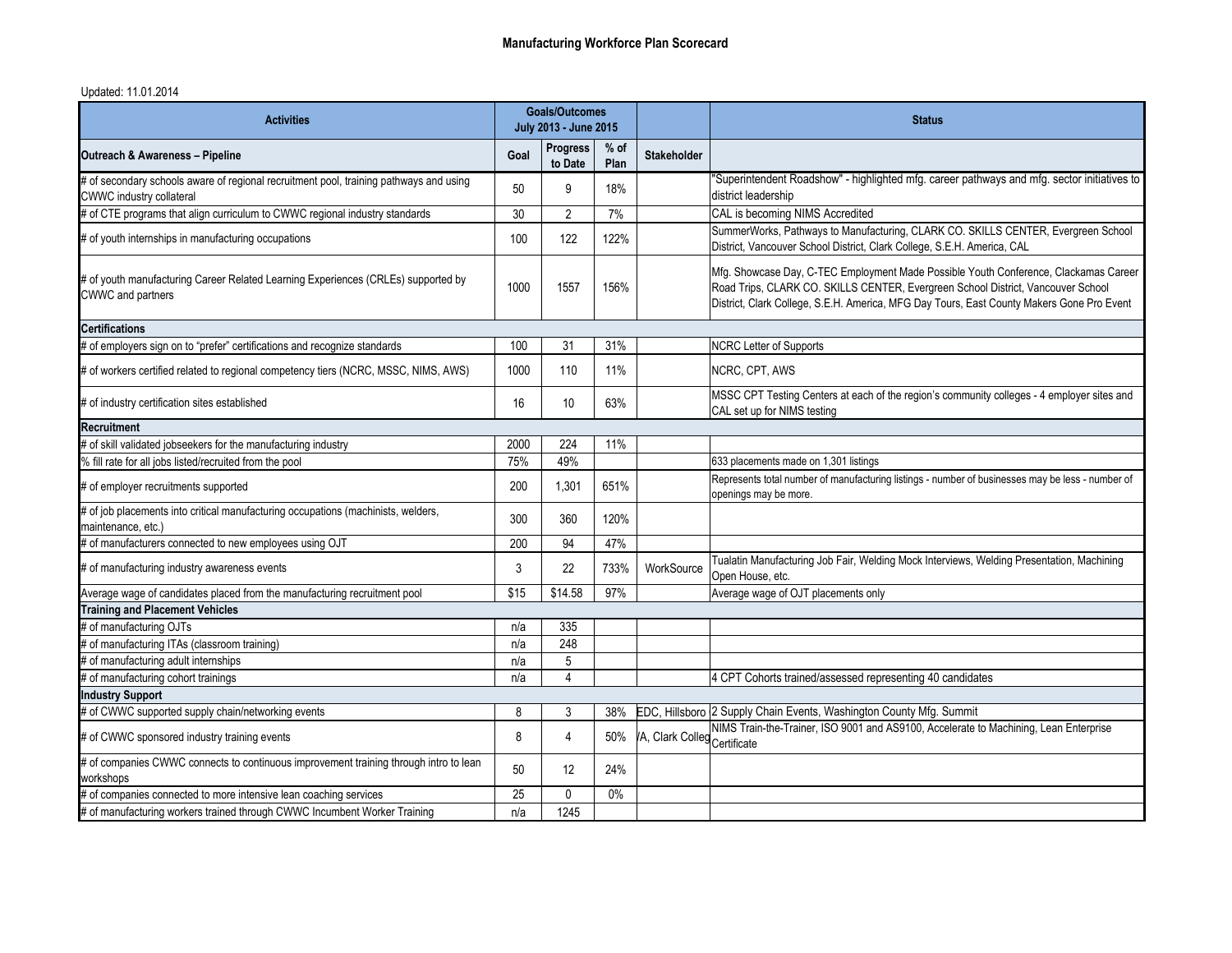## **Manufacturing Workforce Plan Scorecard**

| <b>Metric Definitions</b>                                                                                                                                                                                                                                                                                                                                       | <b>Acronyms</b> | <b>Acronym Definition</b>                                                |
|-----------------------------------------------------------------------------------------------------------------------------------------------------------------------------------------------------------------------------------------------------------------------------------------------------------------------------------------------------------------|-----------------|--------------------------------------------------------------------------|
| # of secondary schools aware of regional recruitment pool, training pathways and using<br><b>CWWC industry collateral - High Schools that are aware of manufacturing occupations and</b><br>that are directing students to regional recruitment pool for manufacturing employment or<br>directing students to post-secondary training for manufacturing careers | AWS             | <b>American Welding Society</b>                                          |
| # of CTE programs that align curriculum to CWWC regional industry standards - The<br>number of High School manufacturing programs that align curriculum with the common<br>performance expectations adopted by the Regional CTE Advisory Board                                                                                                                  | <b>CRLE</b>     | Career Related Learning Experience                                       |
| Youth Internships - Paid or unpaid internships for youth ages 16-24 that occur in a<br>manufacturing environment                                                                                                                                                                                                                                                | <b>CTE</b>      | Career Technical Education                                               |
| Manufacturing Career Related Learning Experiences (CRLE) - A structured career exposure<br>activity for High School students (company tour, job shadow, etc.). In Oregon CRLEs are a<br>graduation requirement.                                                                                                                                                 | <b>CWWC</b>     | Columbia-Willamette Workforce Collaborative                              |
| # of employers sign on to "prefer" certifications and recognize standards - Employers who<br>indicate in their job listings that they want to hire candidates who have industry certifications to<br>validate their skills.                                                                                                                                     | <b>ITAs</b>     | Individual Training Account (job seeker tuition support)                 |
| # of workers certified related to regional competency tiers (NCRC, MSSC, NIMS, AWS) -<br>The number of workers who are assessed and receive an industry certification                                                                                                                                                                                           | MSSC/CPT        | Manufacturing Skills Standards Council - Certified Production Technician |
| Industry Certification Site - A facility (education, employer, WorkSource) which can proctor<br>industry assessments to certify worker skill sets.<br># of skill validated jobseekers for the manufacturing industry - Number of job seekers who                                                                                                                | <b>NCRC</b>     | National Career Readiness Certificate                                    |
| have had their skills validated by WorkSource staff and are part of the regional mfg. recruitment<br>pool.                                                                                                                                                                                                                                                      | <b>NIMS</b>     | National Institute for Metalworking Skills                               |
| Fill rate for jobs recruited from the pool - Percentage of job placements for manufacturing<br>openings listed with WorkSource                                                                                                                                                                                                                                  | <b>OJT</b>      | On-the-Job Training - Hires with subsidy through training period         |
| <b>Employer Recruitments - Manufacturing openings listed with WorkSource</b>                                                                                                                                                                                                                                                                                    |                 |                                                                          |
| Critical Manufacturing Occupations - Occupations which manufacturers report having<br>difficulty filling. Includes Welders, Machinists, Industrial Maintenance Mechanics                                                                                                                                                                                        |                 |                                                                          |
| # of manufacturers connected to new employees using OJT - Number of manufacturers that<br>have hired and trained using OJT.                                                                                                                                                                                                                                     |                 |                                                                          |
| Manufacturing Industry Awareness Events - Career exposure and hiring events for adult job<br>seekers                                                                                                                                                                                                                                                            |                 |                                                                          |
| Manufacturing OJTs - Number of OJTs at Manufacturing Companies                                                                                                                                                                                                                                                                                                  |                 |                                                                          |
| Manufacturing ITAs (classroom training) - Training supported through WorkSource targeting<br>manufacturing occupations                                                                                                                                                                                                                                          |                 |                                                                          |
| Manufacturing adult internships - Paid or unpaid internships for adult WorkSource<br>participants that occur in a manufacturing environment.                                                                                                                                                                                                                    |                 |                                                                          |
| Manufacturing cohort trainings - Training for a group of participants that occurs outside of the<br>traditional college term schedule                                                                                                                                                                                                                           |                 |                                                                          |
| <b>CWWC supported supply chain/networking events</b> - Staff involvement in partner events                                                                                                                                                                                                                                                                      |                 |                                                                          |
| <b>CWWC sponsored industry training events</b> - CWWC funded training for a group of<br>companies                                                                                                                                                                                                                                                               |                 |                                                                          |
| # of companies CWWC connects to continuous improvement training through intro to<br>lean workshops - Number of companies participating in these trainings                                                                                                                                                                                                       |                 |                                                                          |